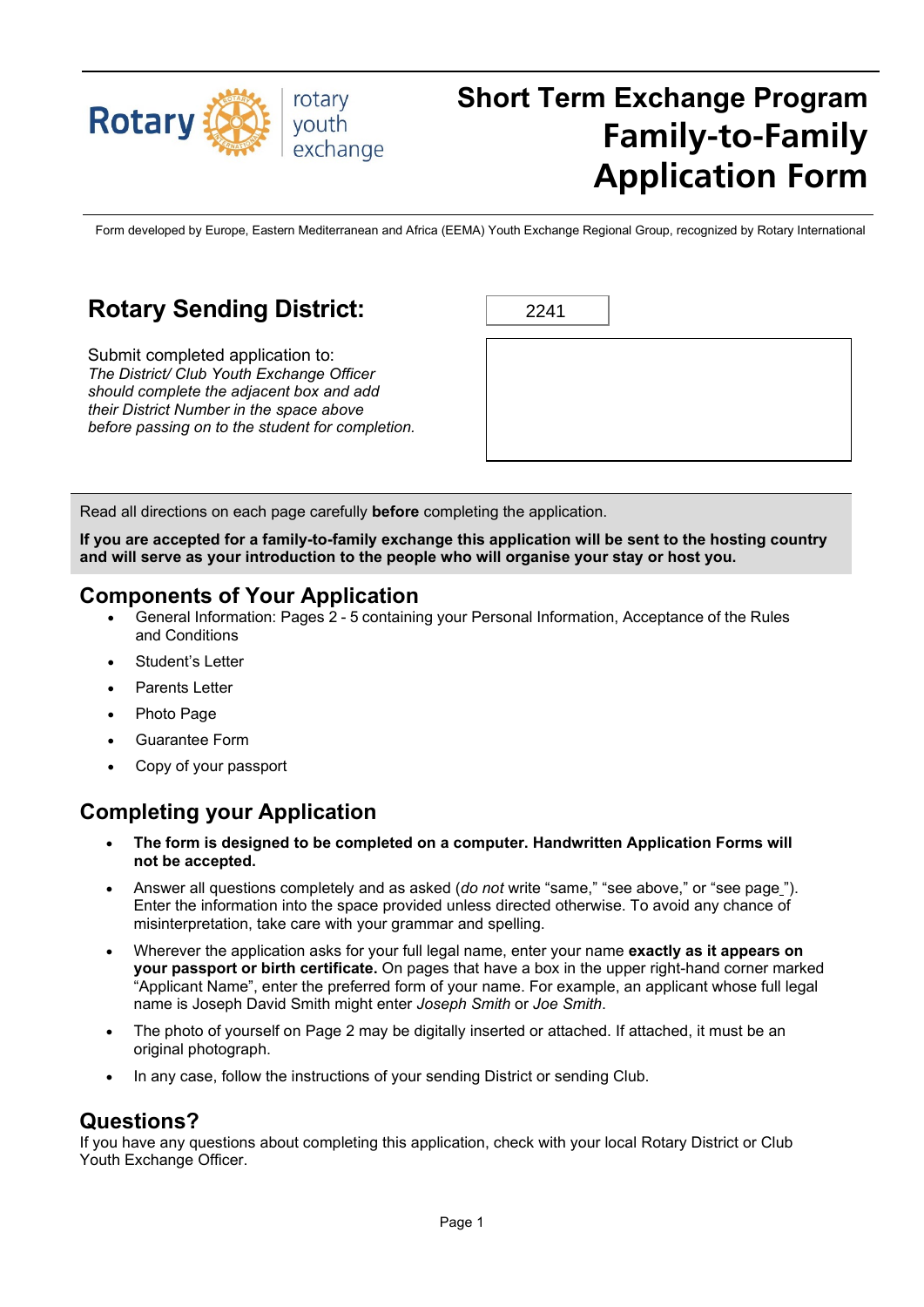

2241

# **Family-to-Family Application Form**

# **Personal Information**

*Before you begin your application, please read all instructions on the previous page*

### **1. Applicant Information**

| Full Legal Name as on passport or birth certificate (use capital letters for FAMILY name, e.g., SMITH John) |                      |                   | Name you wish to be called                     |                     | Female<br>Male<br>Non-binary |
|-------------------------------------------------------------------------------------------------------------|----------------------|-------------------|------------------------------------------------|---------------------|------------------------------|
| Date of Birth (e.g., 23/April/1999)                                                                         | Citizen of (Country) |                   | Place of Birth (City, State/Province, Country) |                     |                              |
| Home Address - Street                                                                                       | Town/City            |                   | State/Province                                 | Postal Code         | Country                      |
| E-mail Address                                                                                              |                      | Home Phone Number |                                                | Mobile Phone Number |                              |

### *2.* **Parent/Legal Guardian Information** *(Preferred but not essential if applicant is over 18 years of age)*

| Full Name of Parent 1#/Legal Guardian                                                                         |                             | Full Name of Parent 2#/Legal Guardian |                |                             |         |
|---------------------------------------------------------------------------------------------------------------|-----------------------------|---------------------------------------|----------------|-----------------------------|---------|
|                                                                                                               |                             |                                       |                |                             |         |
| E-mail Address                                                                                                |                             | E-mail Address                        |                |                             |         |
|                                                                                                               |                             |                                       |                |                             |         |
| Home Phone Number                                                                                             | Mobile Phone Number         | Home Phone Number                     |                | Mobile Phone Number         |         |
|                                                                                                               |                             |                                       |                |                             |         |
| Rotarian?                                                                                                     | If yes, name of Rotary Club | Rotarian?                             |                | If yes, name of Rotary Club |         |
| No<br>Yes                                                                                                     |                             | $\Box$ No<br>U<br>Yes                 |                |                             |         |
| Home Address - Street                                                                                         | Town/City                   |                                       | State/Province | Postal Code                 | Country |
|                                                                                                               |                             |                                       |                |                             |         |
| Parent/legal guardian to contact first in the event of an emergency (specify "Parent 1#", "Parent 2#", etc.): |                             |                                       |                |                             |         |

### **Alternative Emergency Contact for student in home country, OTHER THAN A PARENT/GUARDIAN**

| Name           |                   | Relationship                 |  |                     |
|----------------|-------------------|------------------------------|--|---------------------|
| E-mail Address | Home Phone Number | <b>Business Phone Number</b> |  | Mobile Phone Number |

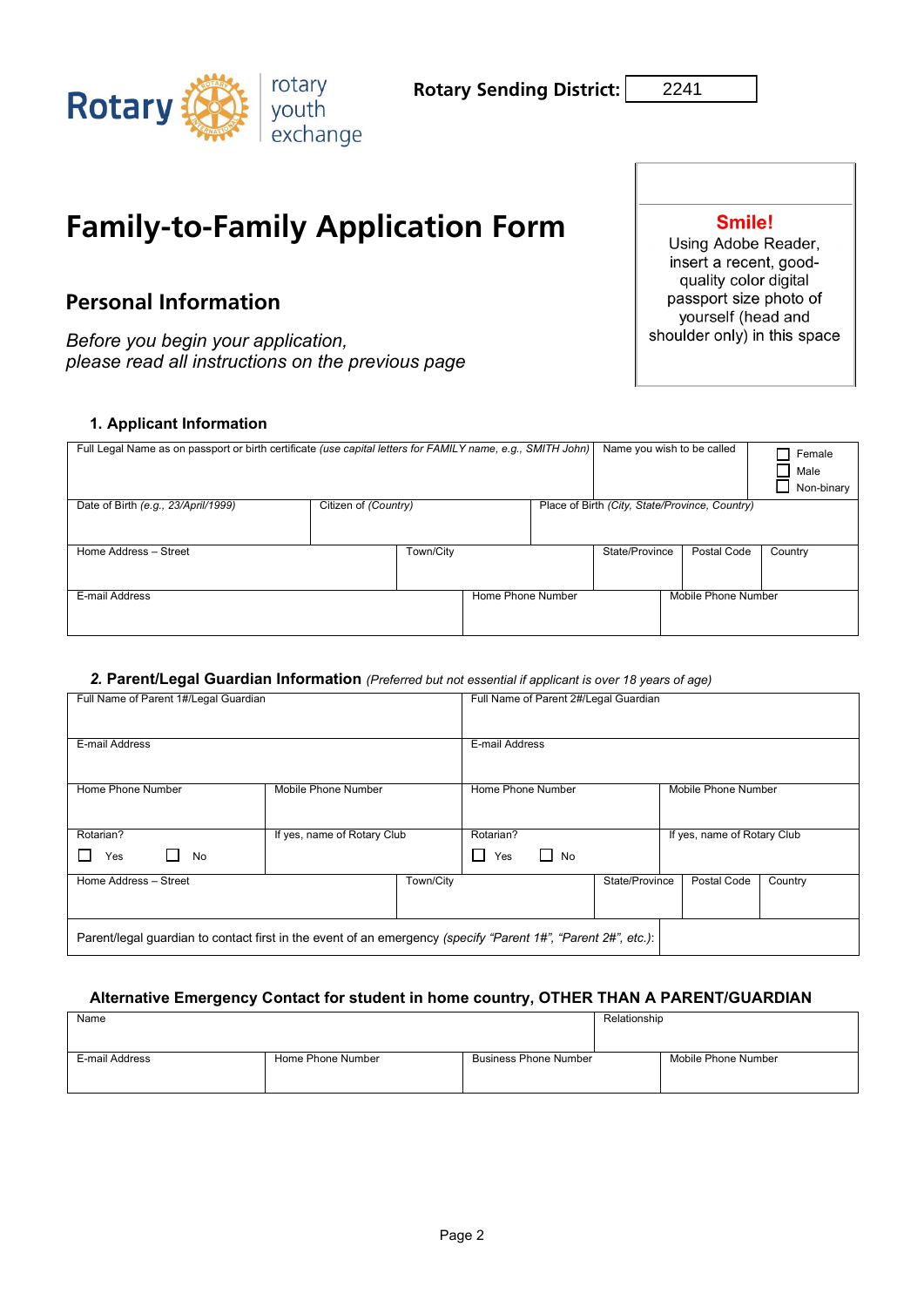

| <b>Applicant's Name</b>    |      |  |
|----------------------------|------|--|
| <b>Rotary District No.</b> | 2241 |  |

### **3. Personal Background**

| Religion                                     | Do you have any special requirements regarding religious observance? Please detail:                                                       |
|----------------------------------------------|-------------------------------------------------------------------------------------------------------------------------------------------|
|                                              |                                                                                                                                           |
| Do you smoke or use tobacco products?        | If yes, please explain.                                                                                                                   |
| $\blacksquare$ No<br>l I<br>Yes              |                                                                                                                                           |
| Do you drink alcohol?                        | If yes, please explain.                                                                                                                   |
| $\overline{\phantom{a}}$ No<br>Yes           |                                                                                                                                           |
| Have you ever used illegal drugs?            | If yes, please explain.                                                                                                                   |
| l No<br>Yes                                  |                                                                                                                                           |
| with regards to host family or host country. | Answering yes to any of these questions will not necessarily eliminate you as a candidate; however, special consideration may be required |

#### **4. Languages**

| Your Native Language   |  |                  | Proficiency in Non-Native Language(s)<br>(indicate Poor, Fair, Good, or Fluent) |         |         |
|------------------------|--|------------------|---------------------------------------------------------------------------------|---------|---------|
| Non-Native Language(s) |  | How long studied | Speaking                                                                        | Reading | Writing |
|                        |  |                  | fluent                                                                          | fluent  | fluent  |
|                        |  |                  | fluent                                                                          | fluent  | fluent  |
|                        |  |                  | fluent                                                                          | fluent  | fluent  |

#### **5. Health Information**

| Do you have any dietary restrictions / allergies (e.g. vegetarian, vegan, nut, gluten, lactose, etc.)? | Yes | No        |
|--------------------------------------------------------------------------------------------------------|-----|-----------|
| Do you have any mental health/medical/dental conditions?                                               | Yes | No<br>l I |
| Have you been treated for mental health/medical conditions in the past two years?                      | Yes | No        |
| Have you taken any prescribed medications in the past six months?                                      | Yes | No        |
| Do you have any special health requirements (disabilities)?                                            | Yes | No        |
|                                                                                                        |     |           |

If you have answered 'YES' to any of the above please explain fully in the space below providing as much information as possible, including the name and any medication and the reason prescribed and include a copy of the doctor's prescription. Use additional sheets of paper if necessary.

*For more personal background information please use "Supplementary Information" on page 7.*

### **SENDING CLUB and DISTRICT ENDORSEMENT**

The Rotary Club and Rotary District specified within this section, having interviewed the applicant *and his/her parents/legal guardians*\* and having reviewed the application, hereby endorse the student as qualified for Rotary Youth Exchange and recommend to hosting clubs and districts the acceptance of this student. The District agrees to provide adequate orientation to the student *and parents*\* before the student's departure. *\*(delete if applicant over 18)* Sending Club Name Sending Club ID No. Sending Club ID No. Name of District Youth Exchange Chair Name of Club President Name of Club Secretary / YEO E-mail Address E-mail Address E-mail Address Mobile Phone Number Mobile Phone Number Mobile Phone Number Mobile Phone Number Mobile Phone Number Signature of District Youth Exchange Chair Signature of Club President Signature of Club Secretary/YEO Date *(e.g., 23/April/2010)* Date *(e.g., 23/April/2010)* Date *(e.g., 23/April/2010)* 2241 **Brad Viorel**<br>E-mail Address yepts.ro@gmail.com **From the state of the state of the state of the state of the state of the state of the state of the state of the state of the state of the state of the state of the state of the state of the state of the state of the st**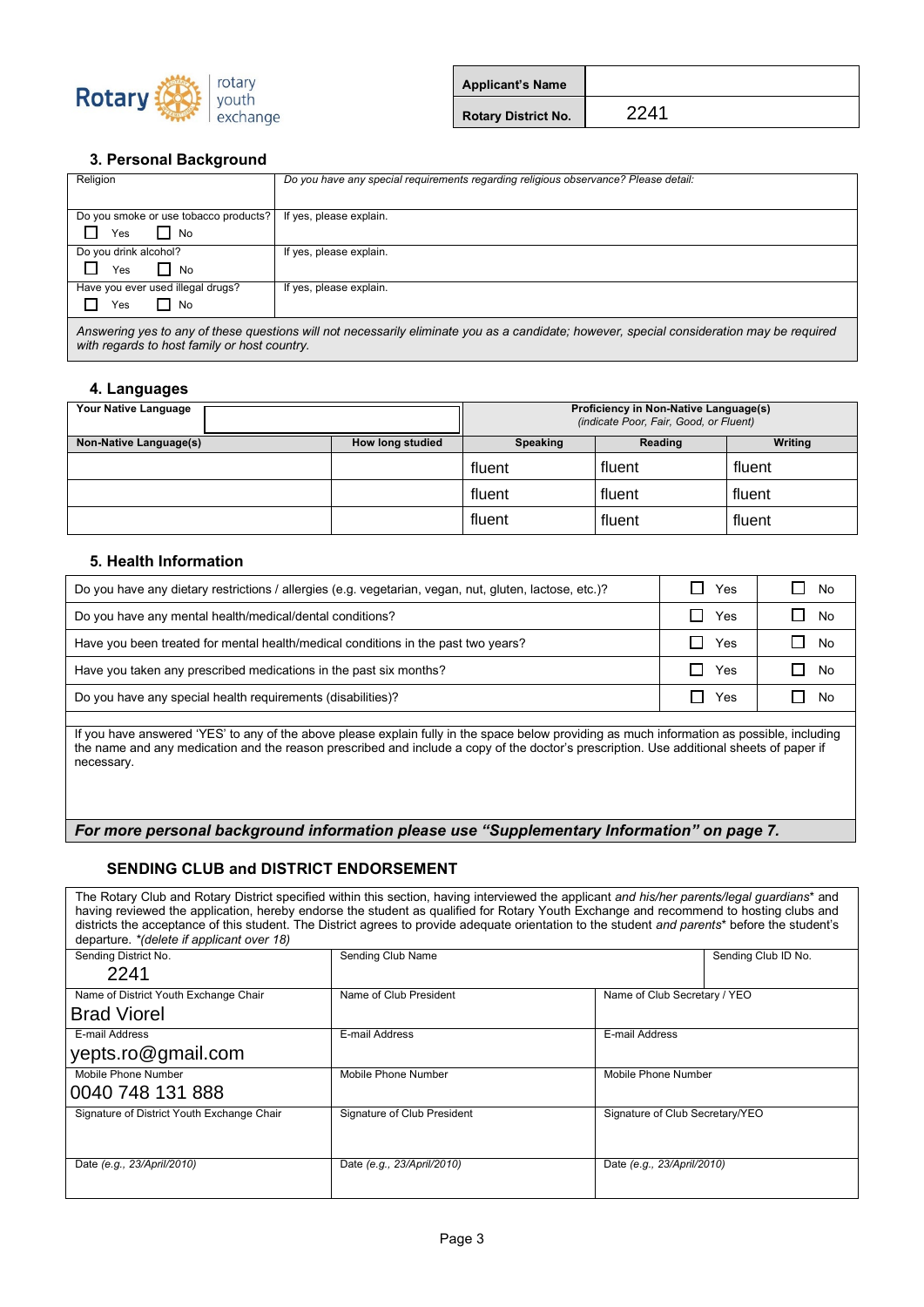

| <b>Applicant's Name</b>    |      |  |
|----------------------------|------|--|
| <b>Rotary District No.</b> | 2241 |  |

# **Rules and Conditions of Exchange, Permissions and Declarations**

As a Youth Exchange student sponsored by a Rotary club or district, you must agree to the following rules and conditions of exchange. Violation of any of these rules may result in dismissal from the program and immediate return home, at student's expense. Please note that districts may edit this document or insert additional rules if needed to account for local conditions.

- 1) You must obey the laws of the host country. If found guilty of violating any law, you can expect no assistance from your sponsors or native country. You must return home at your own expense as soon as released by authorities.
- 2) You will be under the host district's authority while you are an exchange student and must abide by the rules and conditions of exchange provided by the host district, Parents or legal guardians must not authorize any extra activities directly to you. Any relatives you may have in the host country will have no authority over you while you are in the program.
- 3) You are not allowed to possess or use illegal drugs. Legal medications that are prescribed to you by a physician are allowed.
- 4) The illegal drinking of alcoholic beverages is expressly forbidden. Students who are of legal age should refrain. If your host family offers you an alcoholic drink, it is permissible to accept it under their supervision in the home. Excessive consumption and drunkenness is forbidden.
- 5) You may not operate a motorized vehicle, including but not limited to cars, trucks, motorcycles, aircraft, all-terrain vehicles, snowmobiles, boats, and other watercraft, or participate in driver education programs.
- Smoking is discouraged. If you state in your application that you do not smoke, you will be held to that position throughout your exchange. Your acceptance and host family placement is based on your signed statement. Under no circumstances are you to smoke in your host family's bedrooms.
- 7) Body piercing or obtaining a tattoo while on your exchange, without the express written permission of your natural parents, host parents, host club, and host district, is prohibited, for health reasons.
- 8) Limit your use of the Internet and mobile phones, as directed by your host district, host club, and host family. Excessive or inappropriate use is not acceptable. Accessing or downloading pornographic material is expressly forbidden.
- 9) You must have health and accident or travel insurance that provides coverage for accidental injury and illness, death benefits (including repatriation of remains), disability/dismemberment benefits, emergency medical evacuation, emergency visitation expenses, 24-hour emergency assistance services, and legal services, in amounts satisfactory to the host Rotary club or district in consultation with the sponsor Rotary club or district, with coverage from the time of your departure from your home country until your return.
- 10) You must also have liability coverage through a travel insurance or other applicable policy, in amounts satisfactory to the host Rotary club or district in consultation with the sponsor Rotary club or district
- 11) You must have sufficient financial support to assure your well-being during your exchange. Your host district may require a contingency fund for emergency situations. Unused funds will be returned to you or to your parents or legal guardians at the end of your exchange.
- 12) You must follow the travel rules of your host district. Travel Is permitted with host parents or for Rotary club or district functions authorized by the host Rotary club or district with proper adult chaperones. The host district and club, host family, and your parents or legal guardians must approve any other travel in writing, thus exempting Rotary of responsibility and liability.
- 13) You must return home directly by a route mutually agreeable to your host district and your parents or legal guardians.
- 14) Any costs related to an early return home or any other unusual costs are the responsibility of you and your parents or legal guardians.
- 15) Visits by your parents or legal guardians, siblings, or friends while you are on exchange may only take place with the host club's and district's consent and within their guidelines.
- 16) Serious romantic activity is to be avoided. Sexual activity is forbidden.
- 17) Talk with your host club counselor, host parents, or other trusted adult if you encounter any form of abuse or harassment.

### Recommendations for a Successful Exchange

- 1) If placed in a host family, respect your host's wishes. Become an integral part of the family, assuming duties and responsibilities normal for a person of your age or for children in the family.
- 2) Make an effort to learn the basics of the language of the host country.
- 3) Attend Rotary-sponsored events and, if living with a family, host family events, and show an interest in these activities. Volunteer to be involved - do not wait to be asked.
- 4) Do not borrow money. Pay any bills promptly. Ask permission to use the phone or computer, keep track of all calls and time on the Internet, and reimburse the costs you incur.
- 5) If you are offered an opportunity to go on a trip or attend an event, make sure you understand any costs you must pay and your responsibilities before you go.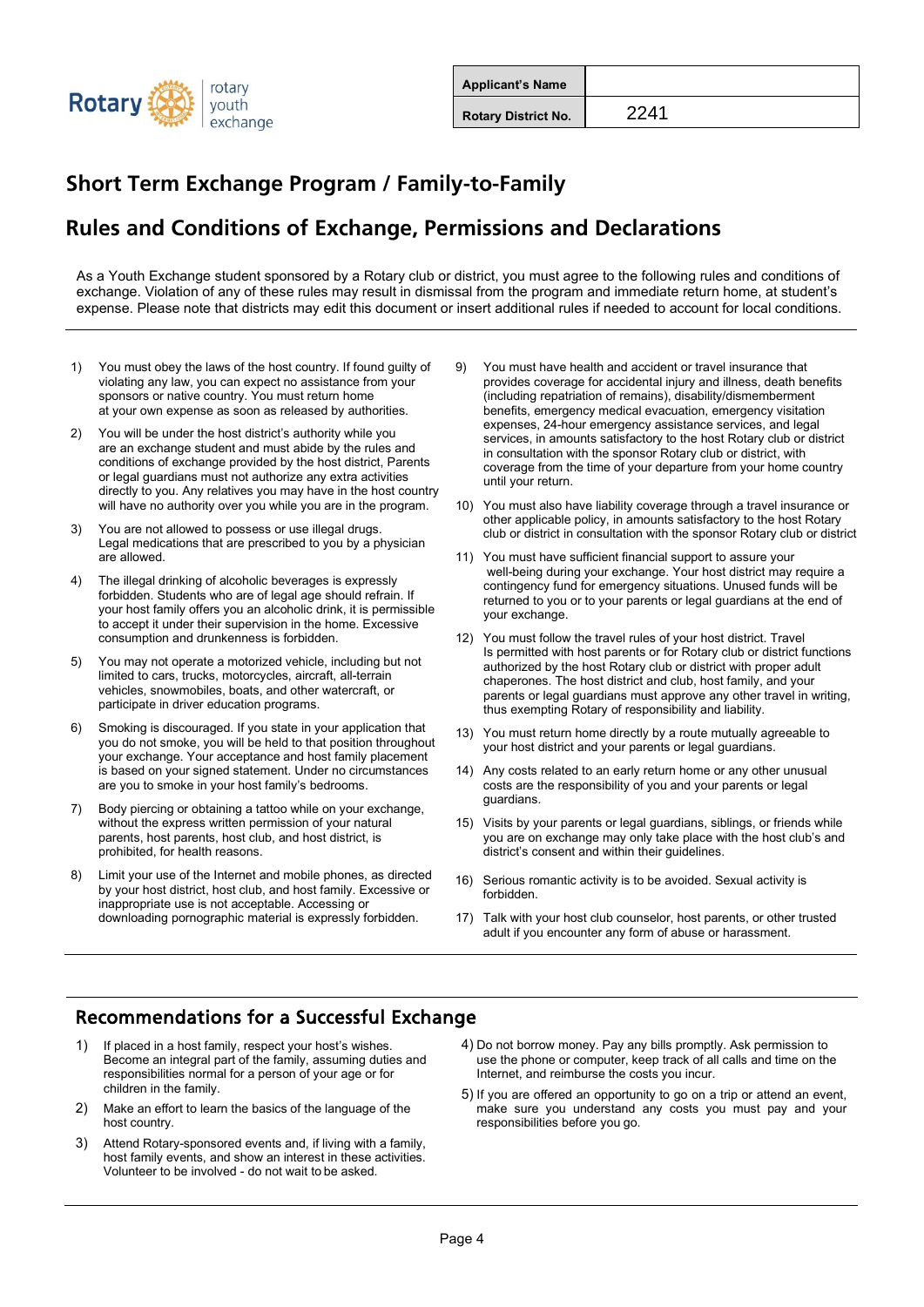

| <b>Applicant's Name</b>    |      |  |
|----------------------------|------|--|
| <b>Rotary District No.</b> | 2241 |  |

### **Statement of Conduct for Working with Youth**

Rotary International strives to create and maintain a safe environment for all youth who participate in Rotary activities. To the best of their ability Rotarians, Rotarians' spouses, partners, and other volunteers must safeguard the children and young people they come in contact with and protect them from physical, sexual and emotional abuse.

*Adopted by the Rotary International Board of Directors, November 2006*

## DECLARATION

**IN CONSIDERATION** of the acceptance and participation of the applicant in this program, the undersigned APPLICANT and his/her PARENTS or LEGAL GUARDIANS, to the full extent permitted by law, hereby release and agree to defend, hold harmless, and indemnify Rotary International, the Rotary Club and Rotary District, all host parents and members of their families, and all members, officers, directors, committee members, chaperones and employees of the host and sending Rotary clubs and districts, and of Rotary International, from any or all liability for any loss, property damage, personal injury, or death, including any such liability that may arise out of any negligent act or omission, excepting gross negligence or intentional conduct, of any such persons or entities, which may be suffered or claimed by such applicant, parent, or guardian during, or as a result of, the participation by the applicant in such Youth Exchange program, including travel to and from the host country.

As the undersigned applicant and undersigned parents or legal guardians of the applicant, we hereby state that we have read and understood the Program Rules and Conditions of Exchange. Should I, as a student, be selected for an exchange, I agree to abide by these rules and others imposed on me with due notice during my time as an exchange student in the host country.

We attest that we have read and understand the Statement of Conduct for Working with Youth. We understand that all Rotarians and host families are expected to have read and understand this statement as well. I understand that, if selected for an exchange, I will be provided with training and written material on abuse and harassment and that this information will include the contact information of the person I should contact if I encounter any form of abuse or harassment.

The undersigned applicant attests that I am of good health and character, understand the importance of the role of a youth ambassador as a Rotary Youth Exchange student, and will, to the best of my ability, maintain the high standards required of a Rotary Youth Exchange student should I be chosen to represent my sponsor Rotary club and district, school, community, state/province, and country. I further state that all the material contained in this application and the attached documents are true and accurate to the best of my knowledge.

#### **PRIVACY STATEMENT**

I have read the Privacy Policy of my sending District and agree that my personal details and data will be dealt with in accordance with its terms, including the recordings of my voice and image to promote Youth Exchange and the wider RI Youth program.

#### **PERMISSION FOR MEDICAL CARE AND RELEASE OF MEDICAL RECORDS AND LIABILITY**

We, the parents/legal guardians of the applicant, and I, the applicant, HEREBY AUTHORIZE the release of medical information on application page 3 'Health Information'.

We, the parents/legal guardians of the applicant, and the applicant, if of legal age, who have the sole and legal right to make the decisions on the health and care of the applicant, do release from liability and grant permission as noted of the following while our son/daughter/ward is overseas as a Rotary Youth Exchange student:

- In the event of accident or sickness, we/I authorize any Rotarian, authorized chaperones of Rotary activities, and/or host parent(s) of student to select the appropriate medical facility and physician(s)/dentist(s) to provide treatment.
- We/I give permission for any operation, administration of anesthetic, or blood transfusion that a medical practitioner may deem necessary or advisable for the treatment of our son/daughter/ward.
- We/I further consent to any medical or surgical treatment by a licensed physician, surgeon, or dentist that might be required by our son/daughter/ward for any emergency situation. We do request that we be notified as soon as possible, but emergency treatment need not be delayed providing such notice.
- In the case of elective surgery, we/I request that we/I be notified, and our permission obtained before such arrangements are made.
- We/I give permission for Rotary to disclose my medical information in compliance with local privacy laws to verify my eligibility for medical treatment.

We agree to hold harmless Rotary International, any Rotary district, Rotary club, Rotarian, Rotary chaperone, or host family for any intervention in an emergency regardless of final outcome.

We agree to assume all financial obligations for any medical treatment rendered (whether or not covered by insurance).

| Signed (Applicant)                              | Signed (Parent 1#/Guardian) | Signed (Parent 2#/Guardian) |
|-------------------------------------------------|-----------------------------|-----------------------------|
|                                                 |                             |                             |
|                                                 |                             |                             |
|                                                 |                             |                             |
|                                                 |                             |                             |
| Witness (Sponsoring Rotary club representative) | Signed (Witness)            | Date (e.g., 01/Jan/2006)    |
|                                                 |                             |                             |
|                                                 |                             |                             |
|                                                 |                             |                             |
|                                                 |                             |                             |

#### **SIGNATURES (***of parents/guardians not required if applicant is over 18 years of age)*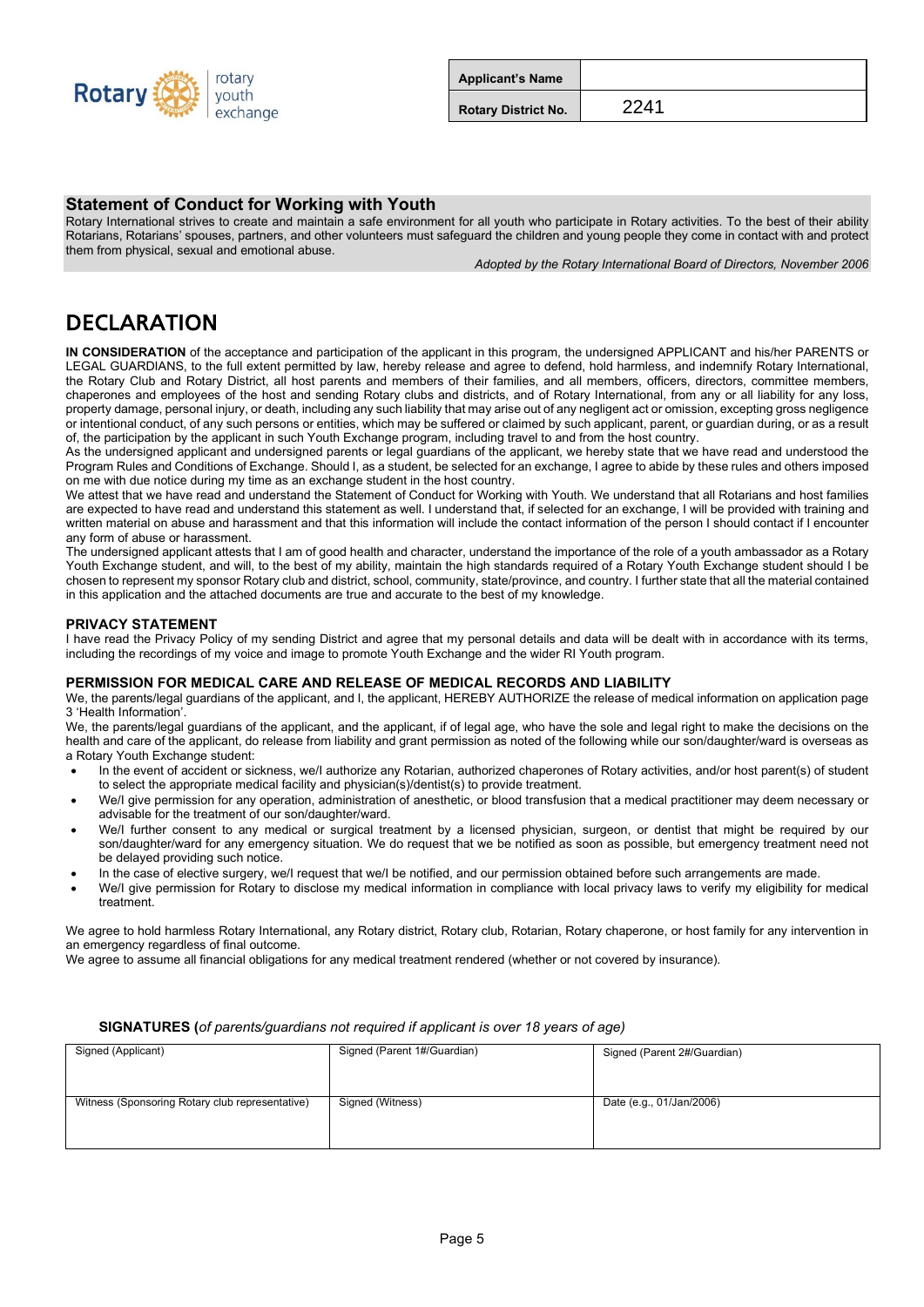

| <b>Applicant's Name</b>    |      |  |
|----------------------------|------|--|
| <b>Rotary District No.</b> | 2241 |  |

# **Host Club and District Endorsement – Guarantee Form**

| Full Legal Name as on passport or birth certificate (use capital letters for your FAMILY name, e.g., SMITH John) |           |                      | Name you wish to be called |                     | <b>Female</b><br>  Male<br>Non-binary |
|------------------------------------------------------------------------------------------------------------------|-----------|----------------------|----------------------------|---------------------|---------------------------------------|
| Place of Birth (City, State/Province, Country)                                                                   |           | Citizen of (Country) |                            |                     | Date of Birth (e.g., 01/Jan/1999)     |
| Home Address - Street                                                                                            | Town/City |                      | State/Province             | Postal Code         | Country                               |
| E-mail Address                                                                                                   |           | Home Phone Number    |                            | Mobile Phone Number |                                       |

### **HOST DISTRICT and CLUB GUARANTEE**

The Rotary District and Rotary Club, where specified within this section, will provide room and board in approved homes, invite the applicant to participate in Rotary club and district events and activities typical of our country, and provide guidance and supervision to assure the applicant's welfare. The host Rotary District agrees to provide adequate training for host parents and Youth Exchange volunteers and orientation for the student upon his/her arrival*.*

| <b>Host Country</b>                             |                     | Host District No. | <b>Host Club Name</b>            |                                       |                                  | Host Club ID No.                          |
|-------------------------------------------------|---------------------|-------------------|----------------------------------|---------------------------------------|----------------------------------|-------------------------------------------|
|                                                 |                     |                   |                                  |                                       |                                  |                                           |
| Name of District Youth Exchange Chair           |                     |                   | Name of Host Club President      |                                       | Name of Host Club Secretary /YEO |                                           |
|                                                 |                     |                   |                                  |                                       |                                  |                                           |
|                                                 |                     |                   |                                  |                                       |                                  |                                           |
| E-mail Address of District Youth Exchange Chair |                     |                   |                                  | E-mail Address of Host Club President |                                  | E-mail Address of Host Club Secretary/YEO |
|                                                 |                     |                   |                                  |                                       |                                  |                                           |
|                                                 |                     |                   |                                  |                                       |                                  |                                           |
| Signature of District Youth Exchange Chair      |                     |                   | Signature of Host Club President |                                       |                                  | Signature of Host Club Secretary/YEO      |
|                                                 |                     |                   |                                  |                                       |                                  |                                           |
|                                                 |                     |                   |                                  |                                       |                                  |                                           |
|                                                 |                     |                   |                                  |                                       |                                  |                                           |
| Date                                            | <b>Phone Number</b> |                   | Date                             | <b>Phone Number</b>                   | Date                             | <b>Phone Number</b>                       |
|                                                 |                     |                   |                                  |                                       |                                  |                                           |
|                                                 |                     |                   |                                  |                                       |                                  |                                           |

### **CLUB COUNSELOR**

| Name                  |                   |                     |                |         |
|-----------------------|-------------------|---------------------|----------------|---------|
|                       |                   |                     |                |         |
| Home Address - Street | Town/City         | Postal Code         | State/Province | Country |
| E-mail Address        | Home Phone number | Mobile Phone number |                |         |

### **HOST FAMILY**

| Name of Host Parent 1#            |  | Host Parent 1# E-mail Address                  | <b>Business Phone</b> |             | Mobile Phone |         |
|-----------------------------------|--|------------------------------------------------|-----------------------|-------------|--------------|---------|
| Name of Host Parent 2#            |  | Host Parent 2# E-mail Address                  | <b>Business Phone</b> |             | Mobile Phone |         |
| Host Family Home Address - Street |  | Town/City                                      | State/Province        | Postal Code |              | Country |
| Home Phone Number                 |  | Names and Ages of any Other Adults in the Home |                       |             |              |         |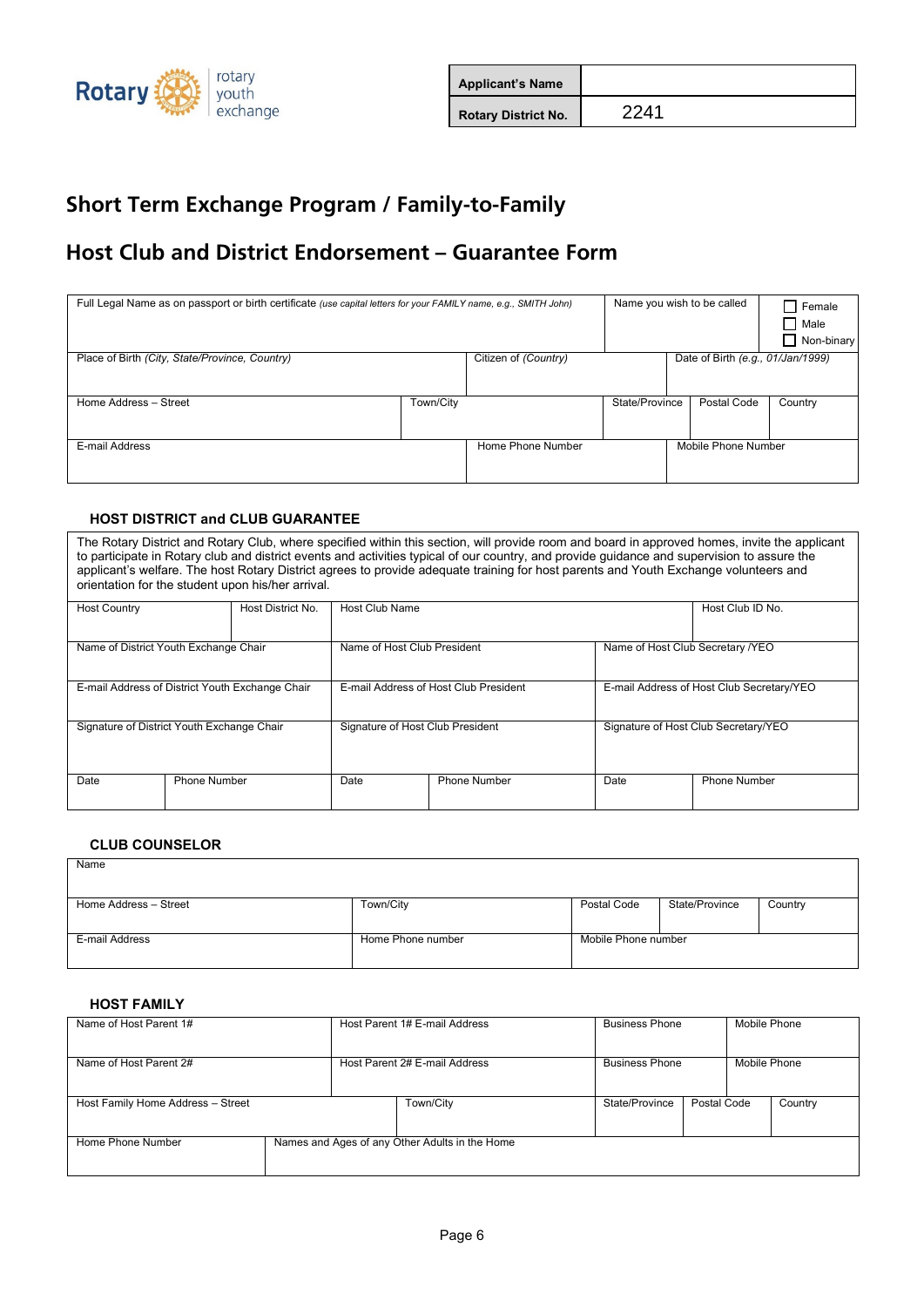

| <b>Applicant's Name</b>    |      |  |
|----------------------------|------|--|
| <b>Rotary District No.</b> | 2241 |  |

# Supplementary Information about the Applicant

# Applicant's Letter

Write a letter introducing yourself to your future host club and host families. Keep in mind that this will be their first impression of you. Incorporate your answers to the following questions in your letter, providing as much detail as possible (if you need help generating details, also consider the italicized questions in brackets).

*Specifications:* Type your letter on a separate sheet (or sheets) of paper and include your name on each. Attach your letter to this page. Maximum length: 3 pages.

1. Do you have Siblings? (Describe gender, age, occupation etc.)

- 2. What do you do in your free time?<br>3. What you do at your school? (How
- 3. What you do at your school? (How many subjects do you take? What are they? How long are the classes? What is your daily schedule during the school year? Start with when you wake-up and discuss only one typical day's schedule. Are you able to choose courses at your school? If so, which courses did you choose, and why?)
- 4. What are your school interests and activities? What leadership positions have you held?
- 5. How would you describe your home? (Do you have your own room, or do you share your room with others? Where in your house do you study? How far is your home from your school? Do you drive, ride a bus, or walk to school?)
- 6. What are the occupations of your mother and father? (What product or service does each make or perform? What is her/his position or title?)
- 7. How would you describe your community? (Is it in or near a major city? What is the population? industry? economy?)<br>8. What are your interests and accomplishments? (Are you interested in art. literature, music, sports, o
- 8. What are your interests and accomplishments? (Are you interested in art, literature, music, sports, other activities? How did you become interested in the activity? How long have you been interested? How much time do you devote to the activity?)
- 9. What trips have you taken outside your country? Why did you take these trips, with whom, for how long?<br>10. What things do vou dislike? (Do vou dislike certain foods, animals, treatment by other people, etc.?) 10. What things do you dislike? (Do you dislike certain foods, animals, treatment by other people, etc.?)
- What do you feel are your strong, and weak, characteristics?
- 12. What are your plans and ambitions for your further education and career? Why?
- 13. What do you specifically hope to accomplish as an exchange student, both during your exchange and when you return?

### Parent's Letter *(required if applicant under 18)*

Write a letter to your son/daughter/ward's host club and families, incorporating your answers to the following questions in your letter.

*Specifications:* Type your letter on a separate sheet (or sheets) of paper and include your son/daughter/ward's name on each. Attach your letter to this page. Maximum length: 2 pages.

- 1. How would you describe your son/daughter/ward's relationship with you, your family and with their friends?
- 2. How does he/she react to disagreement, discipline, and frustration?<br>3. How does he/she handle challenging or difficult situations?
- How does he/she handle challenging or difficult situations?
- 4. What amount of independence do you give to him/her? What is his/her level of maturity?
- 5. What makes you proud of him/her?<br>6. Why do you want him/her to be an
- 6. Why do you want him/her to be an exchange student?
- 7. Are there any other comments you would like to share with the host families?